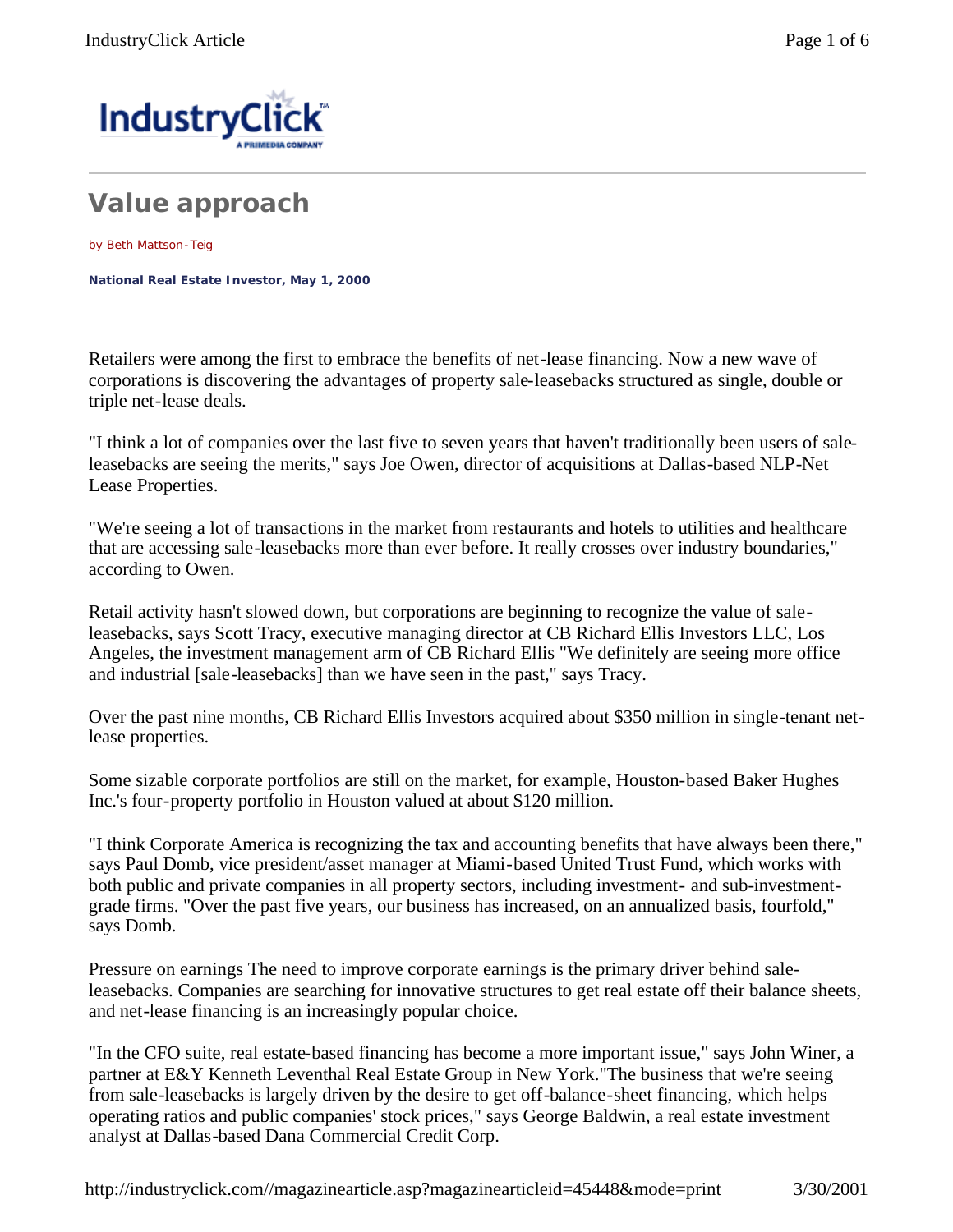Corporations also favor sale-leasebacks because they believe they can achieve the higher rates of return on their capital demanded by equity markets. Instead of making 8% on real estate assets, companies are betting that they will make more money by putting that capital back into the business, Baldwin says.

Corporate interest has increased significantly in the past 12 months, Tracy says. "There is this growing awareness of resource and capital allocation, and its impact to stockholders."

"My view is that sale-leasebacks and the efforts of corporations to get real estate off their books is growing and will continue to grow," according to Paul McDowell, a senior vice president at Capital Lease Funding LP in New York. Last year, Capital Lease Funding issued \$900 million in bonds backed by credit-tenant leases.

The pressure from Wall Street to grow earnings has prompted companies to review all assets, including real estate. "This is one asset that companies have not been enhancing to its fullest extent," says Owen.

By liquidating a non-core asset, real estate, firms can use the money to grow their businesses. One public company recently came to the market with a significant sale-leaseback of its real estate holdings in order to repurchase company stock. "In this case, the company was redeploying capital back into the core asset to add value," says Owen.

Exploring options Companies that want to get real estate off their books are discovering a variety of choices that include traditional mortgage financing, joint ventures, sale-leasebacks and synthetic leases. The key to finding the best real estate-based financing method depends on a company's motivation. Each firm has its own unique goals and needs. "Doing something like this is very goal-dependent," says Winer. "You could have two identical companies, and what might be right for one might be wrong for the other."

One situation where sale-leasebacks often make sense is when companies have a credit rating that hovers at or slightly below investment-grade. "Generally, those firms have somewhat limited capital options," he says.

"If you're a company that has lots of capital-raising opportunities, ready access to debt, or maybe can issue equity, then doing some sort of real estate-based financing generally won't make sense to you," Winer explains. Companies that have limited access to debt and equity markets are typically the firms opting for real estate-based financing.

The competition Companies frequently end up deliberating over two financing options - saleleasebacks and synthetic leases. One big advantage of a sale-leaseback is the off-balance-sheet financing. The sale-leaseback transaction allows the seller to realize the full value of that real estate, while still being able to control the property on a long-term basis through lease provisions.

Companies can build flexibility into the lease terms that allow them to maintain significant operating control. In addition, they receive tax deductions on the rental payments. "The big disadvantage is that you don't own the property at the end of your lease term," says Tracy.

The synthetic lease is treated as an operating lease for general accounting purposes. However, for tax purposes the company is still considered the owner of the asset. The firm can still take appreciation, which helps shelter income for the company.

"The advantage to the synthetic lease is off-balance-sheet treatment for accounting purposes, but you're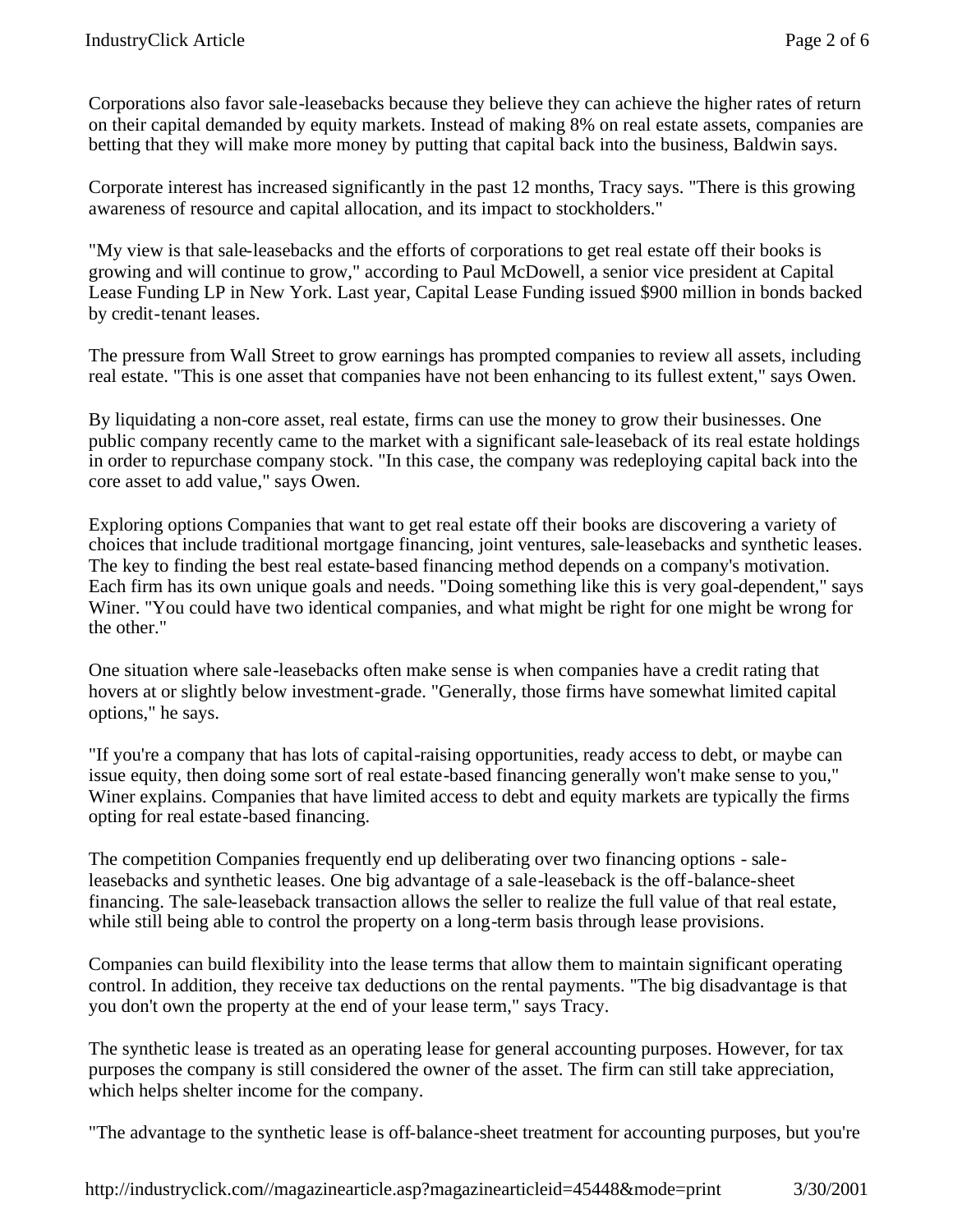treated as an owner for tax purposes," says Winer. Synthetic leases also provide low-cost financing because it is a relatively short-term vehicle - often with a seven-year term.

Some industry observers believe that synthetic lease financing has been attracting more companies compared to sale-leasebacks. "There are companies that feel that they just want absolute control of their assets, and some feel that the synthetic lease is more akin to that," says Winer.

Meanwhile, other industry experts believe that the demand for synthetic leases is beginning to shift to sale-leasebacks. Companies are becoming more aware of the risks associated with synthetic leases, Domb notes. The IRS is scrutinizing synthetic lease structure more carefully, and some bankruptcy courts have rejected synthetic leases as valid operating leases. Another risk of the synthetic lease is the potential rate increase at the end of the term, which is typically five to seven years, Domb notes.

"Synthetic leases are falling out of favor because it's really a form of corporate debt," says McDowell, since such leases don't take real estate off company balance sheets.

Net-lease players, such as Capital Lease Funding, are developing programs that combine the benefits of sale-leasebacks with the benefits of other financing vehicles such as the synthetic lease or even outright ownership. If a company wants to expand or relocate, it is bound by the lease. Once the lease expires, the tenant loses control of the property.

Capital Lease Funding has launched a new flex-lease program aimed at the corporate market and designed to provide the benefits of sale-leasebacks, while still retaining a tenant's right for the ultimate disposition of property. Because the flex-lease program is a debt-financing-driven structure, compared with the typical equity financing of a sale-leaseback, investors are generally satisfied with lower levels of return, McDowell says. The debt financing structure also allows for added benefits that provide flexibility to the corporate tenant, he says.

Conservative environment Companies seeking net-lease financing are discovering that capital is both more expensive and more difficult to obtain due to both rising interest rates and widening spreads. "It has gotten considerably more expensive over the last couple of years to do a transaction," says Owen.

NLP-Net Lease Properties invests about \$150 million per year in sale-leasebacks and single-tenant transactions, primarily in the sub-investment-grade niche. Such deals are among the most difficult to finance. Typically, a lender will create a piece of paper, bundle it and sell it to the CMBS market. But B-piece buyers in the CMBS market have become scarce due to the higher risk, concerns about lax underwriting, increased pricing and concerns about liquidity, Owen notes.

The shakeout in the CMBS market in late 1998 also created a greater sense of caution where belowinvestment-grade net-lease deals are concerned.

Some lenders and investors have reevaluated the market, and realized that if a company can't raise 20 year debt financing, why should they be financing a 20-year stream of payments.

"The difficulty for net-lease lenders is that we originate product, we sell it in secondary markets or securitize it, so there is a lag from when we originate to when we sell," according to McDowell. Also, spread volatility is more pronounced in below-investment-grade markets.

High-risk tenants In many cases, it is difficult to project the viability of companies 10 to 20 years into the future.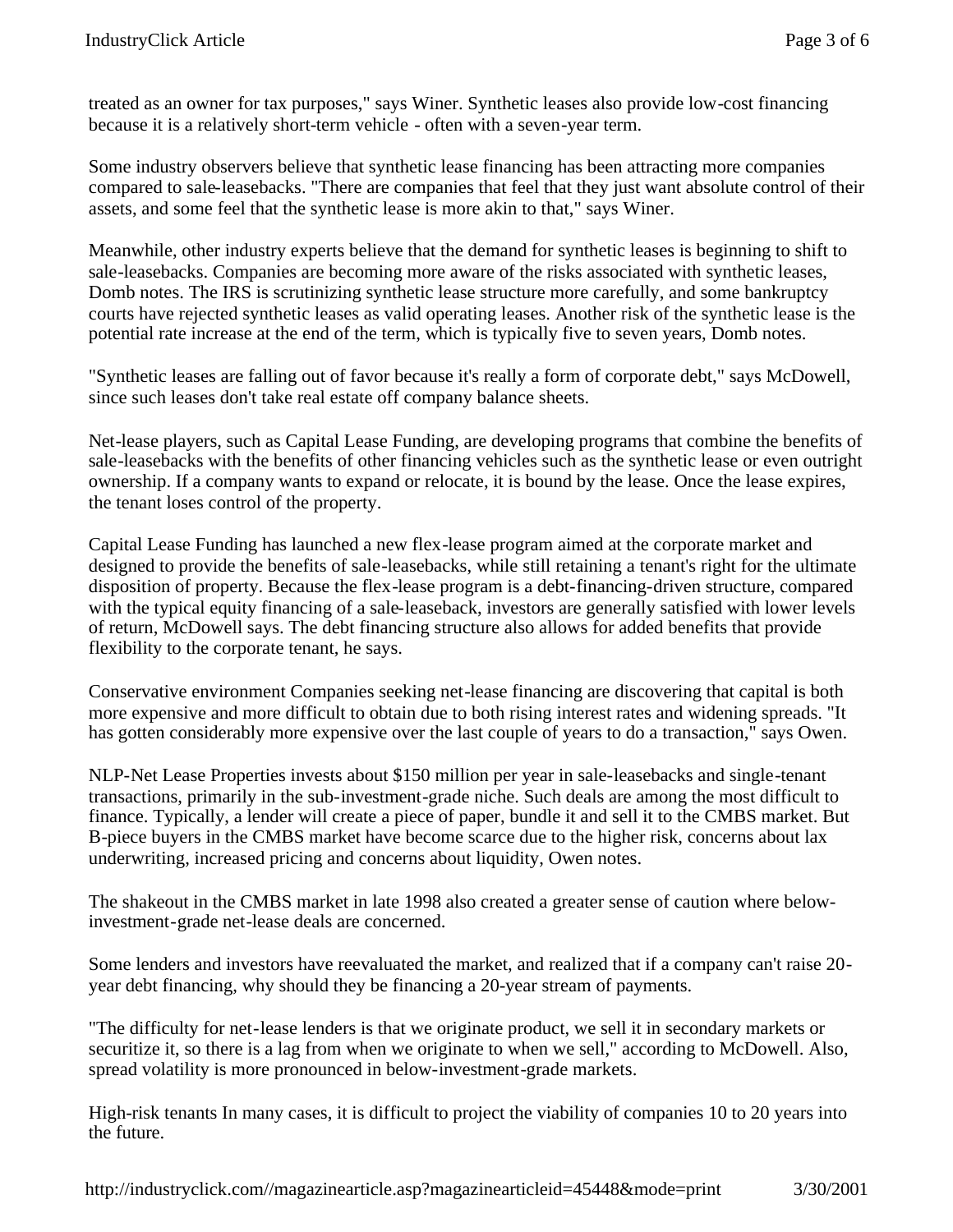"The weaker the credit, the more focused we are on the property type," says McDowell.

Capital Lease Funding specializes in financing properties that are net leased, primarily by investmentgrade credit tenants. Movie theaters, for example, are experiencing weak credit ratings, so those transactions have become more difficult to finance.

"We primarily focus on investment-grade, although on occasion we will dip below for companies that we feel are financially strong, but have not yet reached investment-grade," according to Richard J. Rouse, co-CEO of New York-based Lexington Corporate Properties Trust, a publicly traded REIT that specializes in office and industrial net-lease properties. For example, Lexington recently purchased two Nextel call centers in Hampton, Va. Nextel currently has a BB rating.

High-tech is another sector finding it difficult to complete net-lease transactions. Many of the fledgling tech and dot.com companies either don't carry a long-term debt rating, or if they do, it's below investment-grade, McDowell says. In addition, those firms often are reluctant to write 10-year leases. The unique aspect of writing net-lease deals is the long-term predictability of the leases. "For us, we generally don't finance companies that don't have long-term debt ratings," he says.

The high-tech firms and start-ups are perceived as having a high default risk. "There are a lot of tech companies and start-ups interested in getting real estate off the balance sheet, and they just can't get it done," says Owen. "Lenders aren't willing to take that risk."

NLP focuses on sub-investment-grade deals because there are greater inefficiencies in the marketplace, fewer providers and higher yields. "With those higher yields comes higher risk as well, but we mitigate the risk through due diligence," says Owen. NLP focuses on factors such as price per square foot, location and market conditions. NLP also looks at the strategic assets of a company. "We want the best of both worlds - a good tenant and good real estate," he says.

E&Y Kenneth Leventhal works with a number of high-tech and dot.com clients. While these deals are among the most difficult to finance, they also face the highest expectations for growth. Those companies can't afford to be spending money on real estate, Winer says. "In that sort of environment, you should always go off balance sheet."

One structure that has been effective for such high-risk firms is the use of equity or warrants as a security deposit to sway the landlord or investor. "In that marketplace, more landlords and investors are looking for more equity to take the associated risks," says Winer.

Industry outlook Despite some of the challenges in obtaining net-lease financing, the market remains active. About \$1 billion worth of transactions are out in the market right now for long-term saleleasebacks, Owen notes. "It's a pretty hearty market right now," he says. " It's just not as easy to get deals done as it once was."

"Capital constraints on the REITs, and certainly on Lexington, precludes us from being more active and growing at an even more rapid pace," says Rouse. Lexington Corporate Properties Trust completed \$160 million in transactions in 1999, and the firm anticipates investing about \$200 million to \$250 million in net-lease properties in 2000.

Although some life insurance companies have become more selective on net-lease transactions, there is still strong demand for net-lease product among conduit lenders, Rouse notes. "I think activity will continue to be as strong or stronger than last year, primarily as a function of the economy," says Rouse.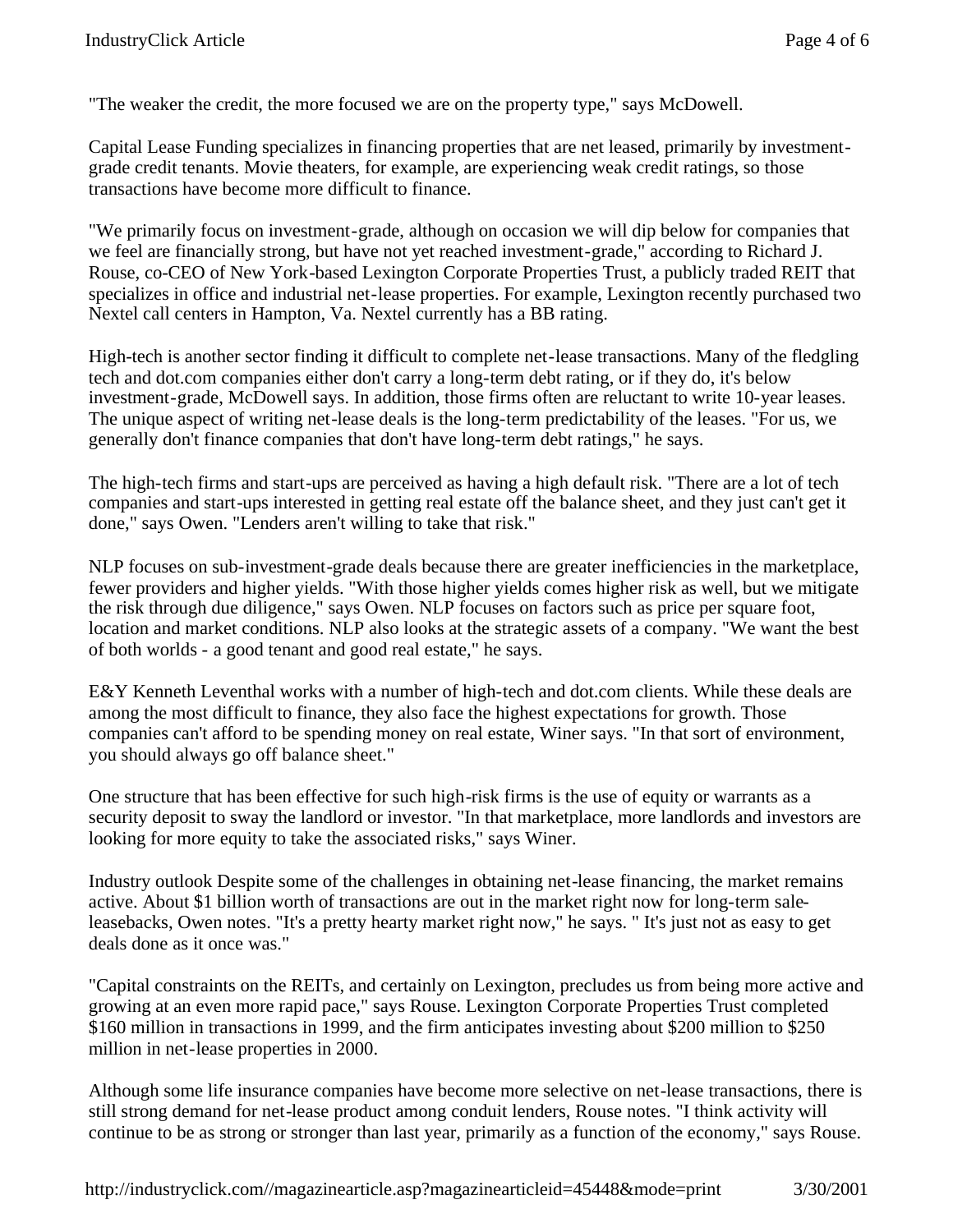"Companies are still growing, and with that they have growing demands for space," he says.

The good news for borrowers is that capital markets remain competitive. Lenders are simply becoming more selective in the deals they are financing. "That has to do in some areas with a degree of uncertainty as to new supply and the impact that could have on future vacancy and rental rates," says Tracy.

The year 2000 may be one of transition as investors sit back and examine where the market is headed. "Right now the net-lease market is a little bit of a rocky market," says McDowell. The market has been negatively affected by credit downgrades such as that of Camp Hill, Pa.-based Rite Aid Corp.

"Those issues are transitory," says McDowell. "I think the market will continue to expand, and capital markets will be even more involved in the net-lease market, particularly on the debt side."

A number of large players, predominantly REITs, have been active on the equity end of the saleleaseback market. But there has been little activity on the debt side. That could soon change as more debt players such as banks become interested in the market, he notes.

Ultimately, net-lease finance transactions are some of the strongest fixed-income investments available. "The market isn't recognizing that now," says McDowell, "but it is inevitable that markets will recognize the value of collateral net-lease debt provides, so [investors] will come back to the market as purchasers."

The need for prime real estate is hotter than ever as retailers continue to expand their businesses. To conserve time, money and manpower, many retailers are looking beyond traditional growth methods and focusing instead on strategic alternatives, such as combining sale-leaseback financing with buildto-suit development.

"With the vertically integrated sale-leaseback, build-to-suit combination, you have fewer moving parts," says Gary Ralston, president and COO of Orlando, Fla.-based Commercial Net Lease Realty Inc. The company focuses on long-term, net-leased freestanding retail real estate. "You have more cost savings and less brain damage because you have half as much to do," he adds.

An analysis of leasing issues Ralston says that creditworthy companies choose to lease for three key reasons: First, a net lease can provide a company with the ability to match a long-term real estate asset with a long-term liability. "This is important for less mature companies - those without an investmentgrade credit rating - and companies that are expanding and rapidly opening new stores," says Ralston.

Second, a net lease is treated as an off-balance-sheet financing transaction if it is structured as an operating lease - reported in financial statement notes as a contingent liability rather than reflected on the balance sheet. A company thus achieves a lower debt-to-equity ratio, which may favorably affect its cost of debt and equity for its core business.

Third, a net lease allows a company to use its capital for more profitable investments. "Typically, a company would expect to pay net-lease rent equivalent to 10% to 12% of the cost of the property," observes Ralston. "Normal return on investment targets for growth companies range from 15% to 20%. A net lease should allow a company to net a 5% to 10% gain on the capital that is now available for more profitable investments, such as the company's core business."

Leveraging people too By outsourcing both sale/leaseback financing and build-to-suit development,